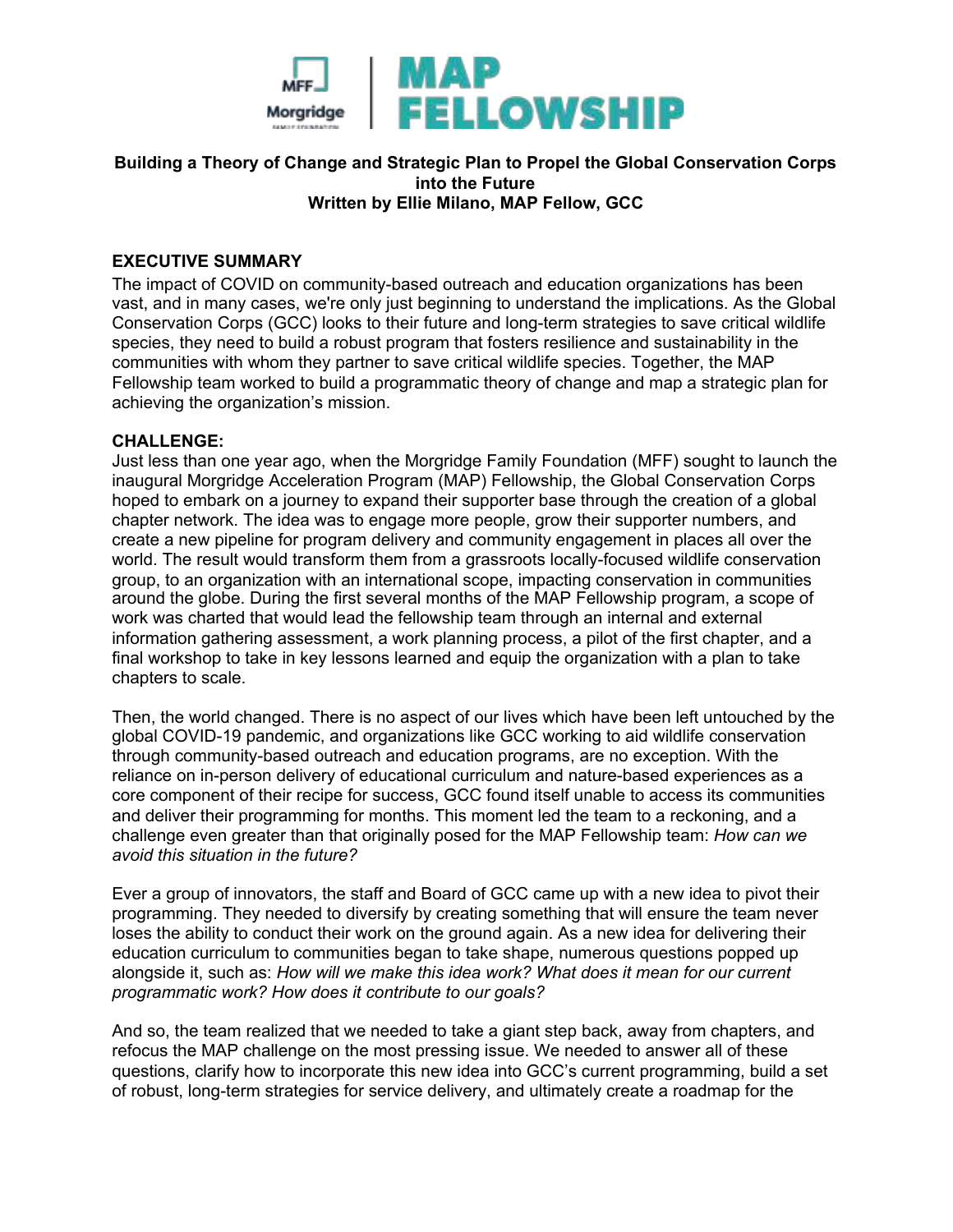

organization to achieve its mission of resilient and sustainable communities doing conservation to save critical wildlife species. In short, we needed a strategic plan.

#### **APPROACH:**

Strategic planning processes typically start with information gathering. Luckily, the initial MAP challenge had already involved an internal assessment that investigated several relevant questions including, *what would you like to see GCC achieve? What is GCC's unique value-add? What makes donors want to give to GCC?* Further, the organization had previously commissioned a small information gathering survey that provided information about what might and might not work best for the

|                 | <b>Assessment: Overview &amp; Methods</b>                                                                      |
|-----------------|----------------------------------------------------------------------------------------------------------------|
| <b>Analysis</b> | approximate to effect in receiving                                                                             |
|                 | Transmitted analyzed wing a declaritier operatoring approach to strently enverges<br>ring the orthoics MARS256 |
|                 |                                                                                                                |
|                 |                                                                                                                |
|                 |                                                                                                                |
|                 |                                                                                                                |
|                 |                                                                                                                |

community. Drawing on this information, the MAP Fellowship team plotted out a whole new scope of work detailing the elements they wished to develop for the strategic plan, what new information needed to be collected, and which members of the GCC team would be involved in each stage of the process. The team then set out on a series of virtual, facilitated planning workshops to execute various pieces of the strategic plan.

### Strategic Plan Roadmap:

- *Context: Vision, mission, scope, scale & timeframe*
- *Long-term programmatic and operational goals*
- *Problem analysis and strengths assessment*
- *Strategies to achieve long-term goals*
- *Key outcomes and short-term objectives*
- *Programmatic theory of change*
- *Resources needed to execute strategic plan*

The GCC team gathered on several occasions across three different time zones to brainstorm, prioritize, make decisions, and detail out the elements of their strategic plan. Using dynamic online brainstorming software, the team drew upon each other's expertise to ask and answer questions about what the organization is trying to achieve and how it can most effectively position itself to get there. Utilizing the planning session outputs as well as GCC's past documentation and the help of several team members, a theory of change was developed for the organization detailing the logic behind GCC's various strategies and their unique approach to community-based wildlife conservation. The diagram tells a story about how the

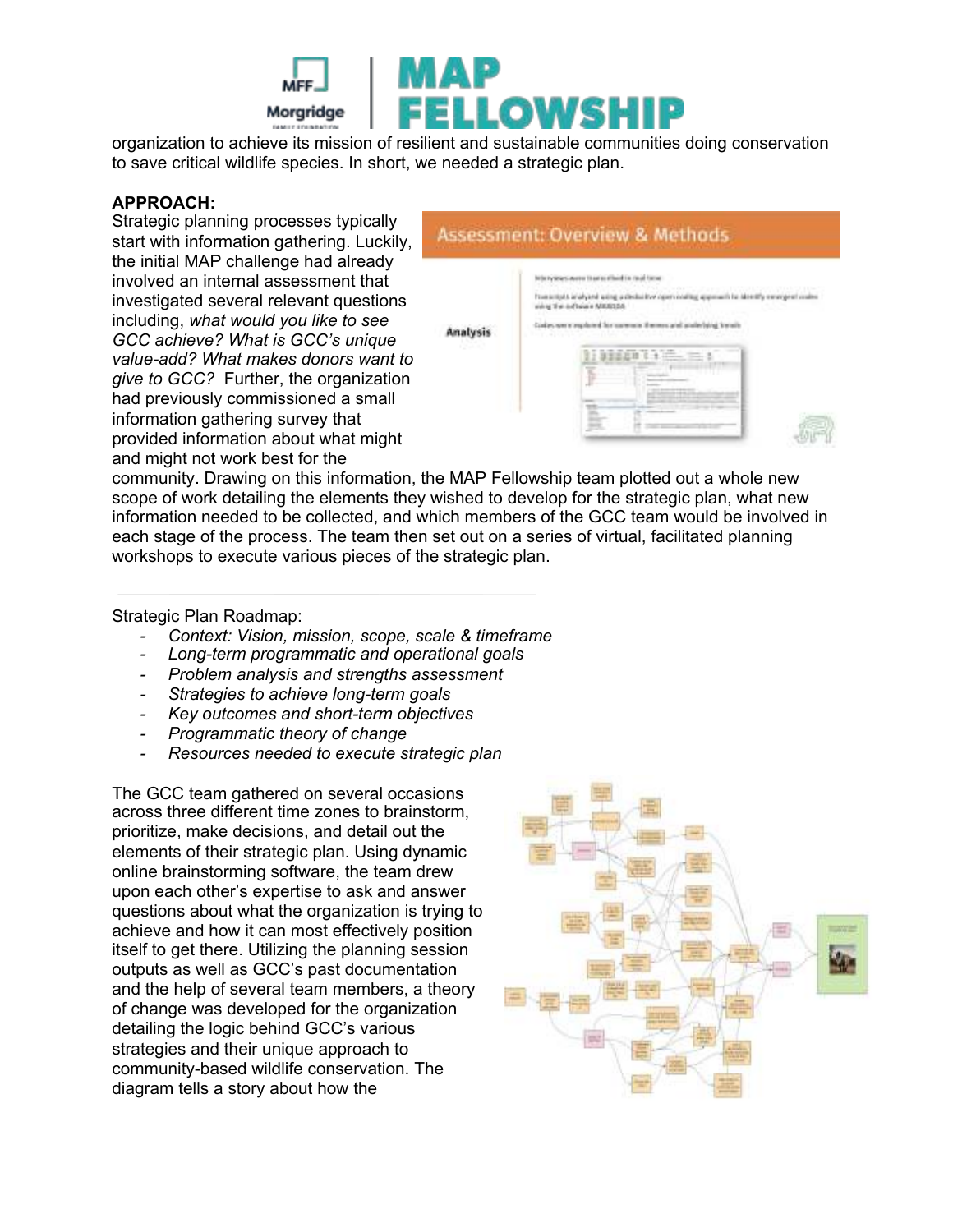

implementation of its core strategies will lead to short-term changes in the community, and ultimately long-term goals for wildlife and people.

## **OPPORTUNITY:**

Beyond drafting the organization's first ever strategic plan and laying out a blueprint for how the organization will achieve its goals for wildlife and people, the team needed to take a step back and more deeply define their visionary new strategy. This meant articulating its role within the organization's theory of change and clarifying where it fits within the scaffolding of the organization's current programming. The idea is summed up as the digitizing and gamification of GCC's educational curriculum, to engage students both remotely and in-person through rewards-based learning content focused on conservation. In practice, building out this idea, fitting it into GCC's vision for the future, and understanding how the team would execute the idea was a much more complex challenge.

Adaptive management is a key component to the best planning process. As the team moved further along the strategic planning roadmap, the group continuously stumbled on big questions surrounding the digital curriculum strategy. New planning workshops were added to clarify big picture questions and parse out the new strategy's fit within GCC's theory of change. These workshops included an investigation of the risks and opportunities associated with the new strategy and categorization of all the research questions the team needed to answer before moving forward. Ultimately, the team was able to reach consensus around a clear picture of the new strategy by conducting a needs assessment and building a budget plan that accounts for successful implementation of their theory of change. These final steps allowed each member of the team to get on the same page, removing any final roadblocks that were formerly preventing forward momentum.



While GCC's strategic plan itself is not yet finalized, the final document will be used in myriad ways, from creating programmatic and operational guidance to move the organization into the future, to providing a glossy external report for articulating GCC's clear pathway to success to potential donors. The process also helped the GCC team to create and improve upon existing elements of their internal culture and processes, such as how they approach problem solving, brainstorming, and group decision making.